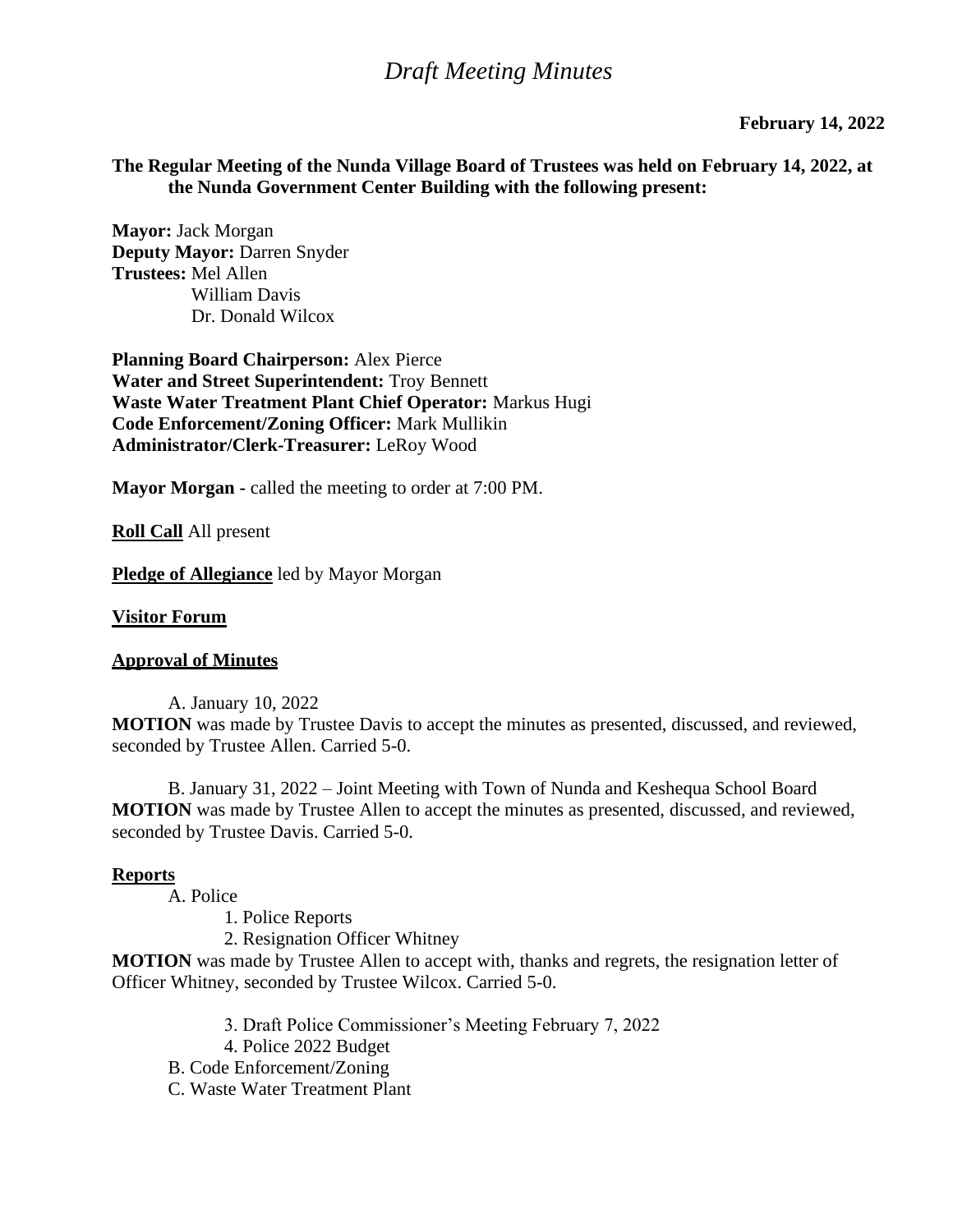- D. Water/DPW
- E. Justice
- F. Administrator/Clerk-Treasurer All Reports to be emailed for review and discussion
	- 1. Monthly Bank Statement Account-January 2022
	- 2. Collateralization Report-January 2022
	- 3. Budget Status Report by Fund
	- 4. Payroll 1& 2 Certification Review
	- 5. Monthly Report

Administrator/Clerk-Treasurer Wood stated concerns with spending and available funding with current inflationary numbers that are increasing costs/expenditures exponentially.

# G. ZBA/Planning Board

Chairperson Pierce briefed the board as to current activity with review of the Joint Zoning Law and a timeline for the complete assessment and approval through both Town and Village Boards, the County and municipal attorneys.

H. Youth Recreation

**MOTION** was made by Trustee Wilcox to accept the departmental reports as presented, seconded by Deputy Mayor Snyder. Carried 5-0.

## **Approval of Invoices**

A. Abstract No. 010

The Nunda Village Board of Trustees has reviewed and approve invoices for payment on Abstract no. 010 as follows:

| <b>TOTAL</b> |      |                                       |
|--------------|------|---------------------------------------|
| (J)          | - \$ | 110.00                                |
|              |      | .00                                   |
| (H)          |      | $-$ \$72,713.48                       |
| (G)          |      | $-$ \$ 9,707.58                       |
| (F)          |      | $-$ \$ 13,046.22                      |
| (A)          |      | $-$ \$ 34,247.11                      |
|              |      | LAND GRANT (HA) -\$<br>- \$129,824.39 |

The **motion** was made by Trustee Davis, seconded by Trustee Allen. Carried 5-0.

## **New Business**

A. Deputy Clerk-Treasurer Resignation Letter

**MOTION** was made by Trustee Allen to accept, with thanks and regrets, the resignation of Tamara McCallum as Deputy Clerk-Treasurer, seconded by Deputy Mayor Snyder. Carried 5-0.

B. Village Associate Justice Resignation Letter

**MOTION** was made by Trustee Allen to accept, with thanks and regrets the resignation of Tamara McCallum as Associate Village Justice, seconded by Deputy Mayor Snyder. Carried 5-0.

C. Budget Modifications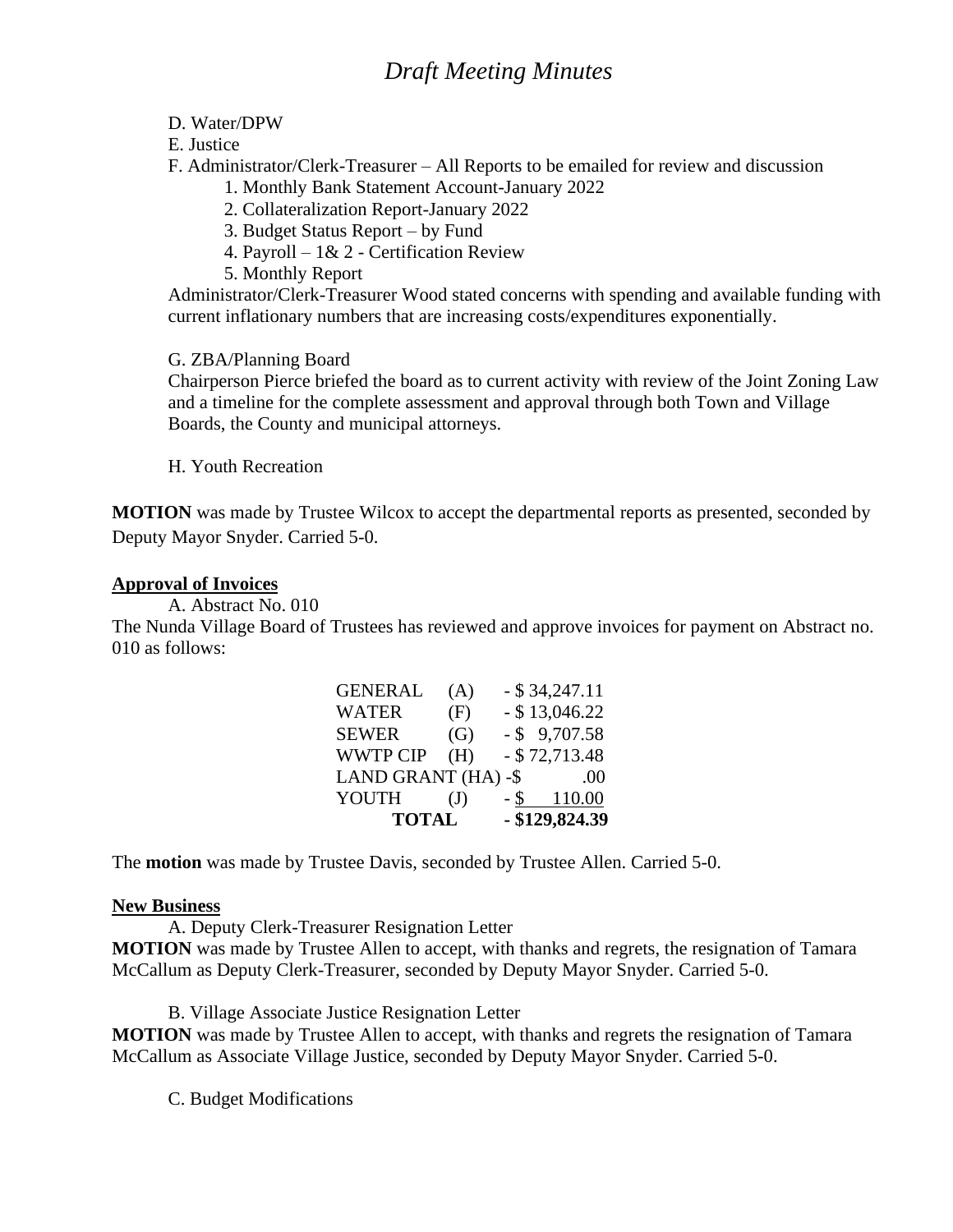Invoicing for Land Mark Society – grant monies received in Fiscal Year 2020-2021 and remained as fund balance into this fiscal year awaiting work to be completed.

| From Appropriated Fund Balance |               | A599    | \$8,400.00 |
|--------------------------------|---------------|---------|------------|
|                                | Miscellaneous | A1989.4 | \$8,400.00 |

Mayor Morgan stated we have not received our final report and wanted to wait to pay vendor. No action at this time.

D. Contract-Grant Administration for WWTP CIP

## **Resolution No. 2022-002**

**BE IT RESOLVED** that the Nunda Village Board of Trustees approves MRB Group as Grant Administrator for the \$386,182.00 Water Quality Improvement Program received in conjunction with the current Waste Water Treatment Plant Capital Improvement Project for a cost not-to-exceed \$3,000.00.

The **motion** was made by Mayor Morgan, seconded by Trustee Davis. Carried 5-0.

# E. Application #2 – STC Construction – GC WWTP-CIP

# **Resolution No. 2022-003**

**BE IT RESOLVED** that the Nunda Village Board of Trustees approves payment #2 to STC Construction – General Contractor in the amount of \$70,870.00 for work performed at the Waste Water Treatment Plant's Capital Project, once funding becomes available.

The **motion** was made by Trustee Davis, seconded by Deputy Mayor Snyder. Carried 5-0.

## F. MOU Downtown Partnership

**MOTION** was made by Deputy Mayor Snyder to enter into a Memorandum of Understanding with Livingston County Development Corporation for services related to economic development and marketing of our local community at a price of \$4,000.00 annually beginning June 1, 2022 through May 31, 2023, seconded by Trustee Wilcox. Carried 5-0.

## G. Little Pantry

**MOTION** was made by Trustee Allen for the Nunda Village Board of Trustees to approve support for the Little Pantry Initiative in the Village that will provide local residents with food and other related supplies and goods in helping promote public health; installation of posts for support of equipment will be completed by the Village DPW Department as a location for this pantry is being discussed, seconded by Trustee Wilcox. Carried 5-0.

H. Intersection on Mill Street-police presence, tickets being issued

I. KCS Water Bill

# **Resolution No. 2022-004**

**BE IT RESOLVED** that the Nunda Village Board of Trustees approves reduction of Keshequa Central School unmetered water charges on their quarterly bill from \$987.00 to \$675.00 due to population decrease over the past decade; this reduction is contingent upon the school passing of the tax abatement on (4) village properties for a period of ten years.

The **motion** was made by Mayor Morgan, seconded by Deputy Mayor Snyder. Carried 5-0.